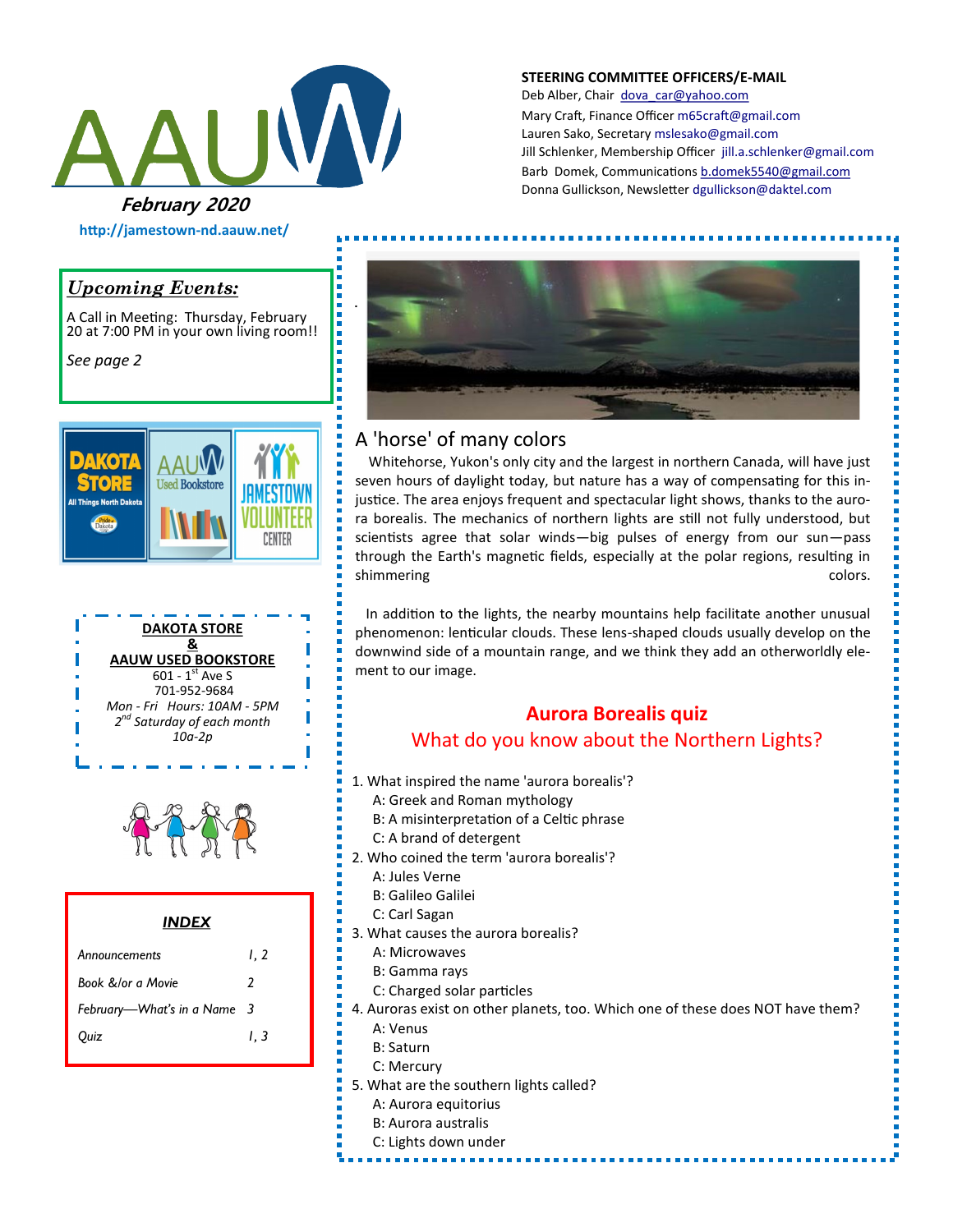# **AAUW February Meeting**

This month is going to be our stay at home and meet meeting. Members can either select our book to read **The Radium Girls** by Kate Moore or watch a movie, "**She's Beautiful When She's Angry,**" or if you are feeling really adventurous, do both. We will then hold a conference call discussion group for those who want to join in by phone. We are in need of two discussion group leaders for this meeting. If you want to be a leader – let Deb Alber know (701-269- 1446). The movie discussion will be held on **Thursday, February 20 at 7:00 PM**. **Dial in Conference Number is 712-775 -7031 Access Code: 667275745 #.** The book discussion will be held on Thursday, February 27 at the same numbers as the book.

# Book

#### *The Radium Girls* **by Kate Moore**

Discussion Feb. 27, 7:00 PM. Call 712-775-7031 Code:667275745#

The year was 1917. As a war raged across the world, young American women flocked to work,

painting watches, clocks, and military dials with a special luminous substance made from radium. It was a fun job, lucrative and glamorous - the girls themselves shone brightly in the dark, covered head to toe in the dust from the paint. They were the radium girls. Drawing on previously unpublished sources - including diaries, letters, and court transcripts as well as original interviews with the women's relatives - The Radium Girls is an intimate narrative account of an unforgettable true story. It is the powerful tale of a group of ordinary women from the Roaring 20s who themselves learned how to roar.

Discussion Questions:

*1. What do you find most horrifying about the suffering the women endured as their health deteriorated? Was this too difficult to read? Or did you get through it?*

*2. Talk about the response of the United States Radium Corporation to the women's complaints—how much did it truly understood about the hazards of radium? What arguments did the company enlist against the health claims of the women?*

*3. What most outraged you about the treatment the women received? The dentist who approached the company for hush money, for instance? What else?*

# Movie

#### **She's Beautiful When She's Angry**

Discussion February 20, 7:00 PM Call 712-775-7031 Code: 667275745#

Resurrects the buried history of the outrageous, often brilliant women who founded the modern women's movement from 1966 to 1971. SHE'S BEAUTIFUL takes us from the founding of NOW,

with ladies in hats and gloves, to the emergence of more radical factions of women's liberation; from intellectuals like Kate Millett to the street theatrics of W.I.T.C.H. (Women's International Conspiracy from Hell!). Artfully combining dramatizations, performance and archival imagery, the film recounts the stories of women who fought for their own equality, and in the process created a world-wide revolution.

*The film is an incredible narrative account of second wave feminist activism in USA, which raises many questions about the current state of feminism globally today. What is your opinion on the state of feminism today? This movie was a visual history of second-wave feminism. What visual, in the movie, most stood out to you? What is the most important message you would like to share after watching the movie?*